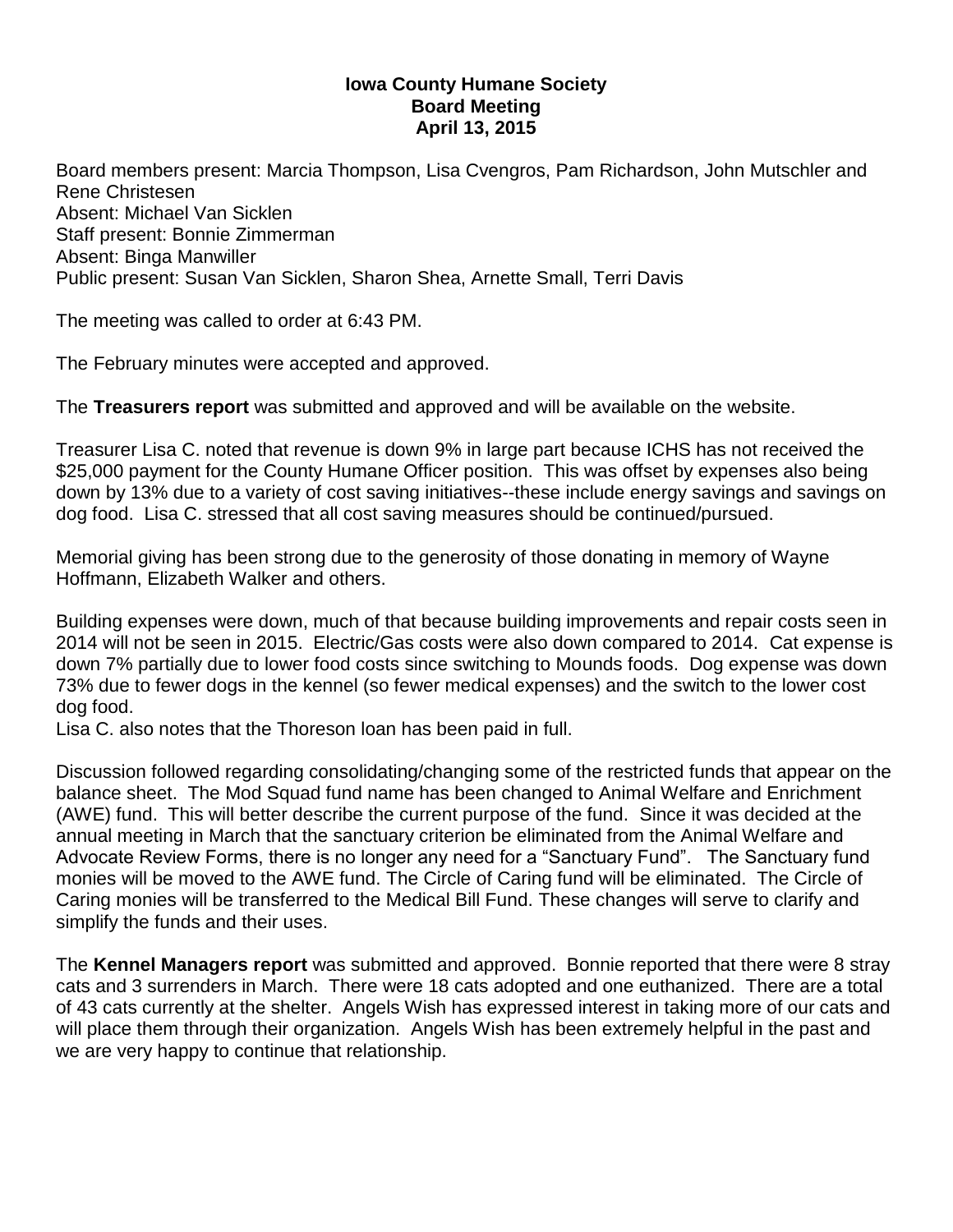Bonnie has been researching cheaper FIV/Leukemia tests and has found a company that can supply ICHS with test kits that will save \$1 per test. Bonnie was commended for continuing to research cost savings measures for ICHS.

Bonnie noted that Jersey has now been at the shelter for almost 1 year. Although she continues to do well, there will be a more concerted effort to bring her to the attention of the general public in order to find her a suitable home.

There was an issue with the Town of Dodgeville. A cat had been brought in as a stray by a member of the public. ICHS office staff was unable to contact the Town of Dodgeville but accepted the cat and a \$20 donation from the person who brought it in. When contacted, the Town did not want to pay the fee for the cat since they had not had advance notice. Although they eventually did pay for the cat they deducted \$20 from the fee because of the donation that had been made when the cat was brought to the shelter.

The City of Mineral Point is refusing to pay for stray cats despite having returned the signed contract and prepaying the \$500 fee. Recently ICHS accepted 2 stray cats from that municipality. After discussion and in view of the signed contract, it was felt that ICHS should go ahead and deduct the fees for the cats from the prepaid amount.

The Town of Mifflin sent back their contract with wording changed and crossed out, thus voiding the contract. They have prepaid \$500 so they will be contacted in an effort to resolve their issues.

Discussion followed and it was suggested that new contracts have a wording change to say that ICHS will "make every effort" to contact the municipality. This will be in place of the current wording which states that ICHS "will" contact the municipality before accepting a stray animal. It was also suggested that ICHS require an upfront fee from all municipalities when they sign their contract. Review and discussion of the contract wording and fees will be ongoing.

Mike V. will be asked to follow up on the problems with the Humane Officer position.

## **Committee Reports**

**Low Income Spay and Neuter Program**: Terri and Marcia continue to work on this. They will meet with the donors in an effort to develop a protocol for presentation at the May meeting.

**AWE Committee** met on 3/19/15 to discuss the holding kennels. They will give their recommendations and proposal to the Building and Grounds Committee. There will be no building permits needed.

**Fundraising Committee**: The bake sale reported a profit of \$862 which is down from previous sales. ICHS will have a booth at The Grilled Cheese Championship and Sharon reports that volunteers are still needed. Sharon notes that the booth space is fairly large and suggested that ICHS have a laptop running with a slide show of our adoptable animals along with other informational materials. Bonnie will look into that possibility.

It was noted that the Dodgeville City Wide Garage Sale will be 4-25-15 but that ICHS was too late to get on the official map. Discussion followed and it was decided that ICHS will combine a garage sale with our annual plant sale in May. The plant sale will be May 16th and May 23rd. In addition to the